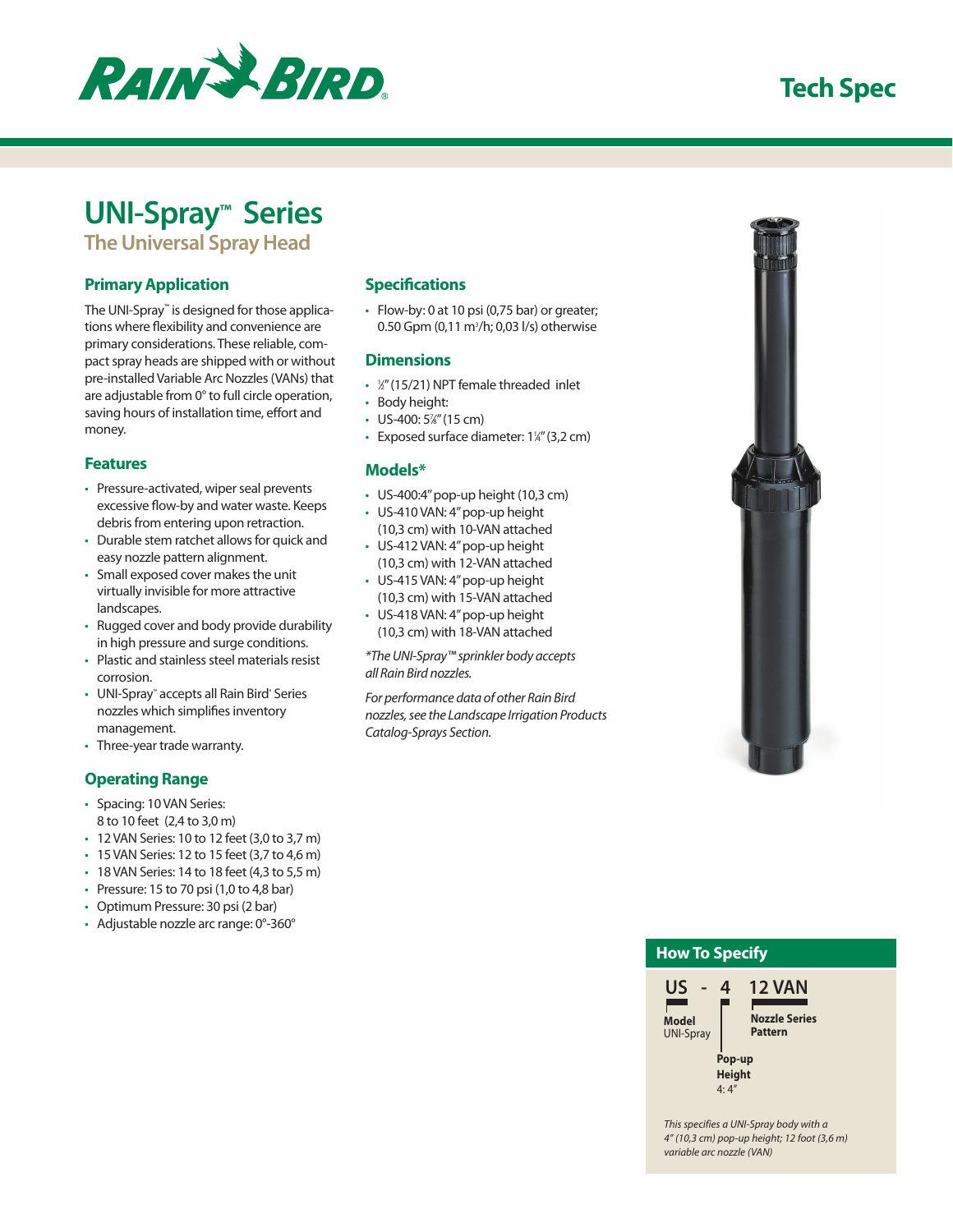| 10 Series VAN   |                        |                      |                    |                |                |
|-----------------|------------------------|----------------------|--------------------|----------------|----------------|
| 10° Trajectory  |                        |                      |                    |                |                |
| <b>Nozzle</b>   | <b>Pressure</b><br>psi | <b>Radius</b><br>ft. | <b>Flow</b><br>qpm | Precip<br>ln/h | Precip<br>In/h |
| 360° Arc        | 15                     | $\overline{7}$       | 1.93               | 3.80           | 4.39           |
|                 | 20                     | 8                    | 2.32               | 3.50           | 4.04           |
| ٠               | 25                     | 9                    | 2.52               | 3.00           | 3.46           |
|                 | 30                     | 10                   | 2.60               | 2.50           | 2.89           |
| $270^\circ$ Arc | 15                     | 7                    | 1.45               | 3.80           | 4.39           |
|                 | 20                     | 8                    | 1.75               | 3.50           | 4.04           |
|                 | 25                     | 9                    | 1.89               | 3.00           | 3.46           |
|                 | 30                     | 10                   | 2.10               | 2.70           | 3.12           |
| 180° Arc        | 15                     | $\overline{7}$       | 0.97               | 3.80           | 4.39           |
|                 | 20                     | 8                    | 1.20               | 3.50           | 4.04           |
|                 | 25                     | 9                    | 1.26               | 3.00           | 3.46           |
|                 | 30                     | 10                   | 1.45               | 2.80           | 3.23           |
| 90° Arc         | 15                     | 7                    | 0.48               | 3.80           | 4.39           |
|                 | 20                     | 8                    | 0.58               | 3.50           | 4.04           |
|                 | 25                     | 9                    | 0.63               | 3.00           | 3.46           |
|                 | 30                     | 10                   | 0.75               | 2.90           | 3.35           |

| <b>10 Series VAN</b> |                        |                    |                                  |                                        |                              | <b>METRIC</b> |  |
|----------------------|------------------------|--------------------|----------------------------------|----------------------------------------|------------------------------|---------------|--|
| 10° Trajectory       |                        |                    |                                  |                                        |                              |               |  |
| <b>Nozzle</b>        | <b>Pressure</b><br>bar | <b>Radius</b><br>m | <b>Flow</b><br>m <sup>3</sup> /h | <b>Flow</b><br>$\mathsf{I}/\mathsf{m}$ | <b>Precip Precip</b><br>mm/h | mm/h          |  |
| $360^\circ$ Arc      | 1.0                    | 2.1                | 0.44                             | 7.3                                    | 96                           | 111           |  |
|                      | 1.5                    | 2.4                | 0.53                             | 9.0                                    | 89                           | 103           |  |
| o                    | 2.0                    | 2.7                | 0.57                             | 9.8                                    | 76                           | 88            |  |
|                      | 2.1                    | 3.1                | 0.59                             | 9.8                                    | 63                           | 73            |  |
| 270° Arc             | 1.0                    | 2.1                | 0.33                             | 5.5                                    | 96                           | 111           |  |
|                      | 1.5                    | 2.4                | 0.4                              | 6.8                                    | 89                           | 103           |  |
|                      | 2.0                    | 2.7                | 0.43                             | 7.8                                    | 76                           | 88            |  |
|                      | 2.1                    | 3.1                | 0.48                             | 7.9                                    | 68                           | 79            |  |
| $180^\circ$ Arc      | 1.0                    | 2.1                | 0.22                             | 3.7                                    | 96                           | 111           |  |
|                      | 1.5                    | 2.4                | 0.27                             | 4.6                                    | 89                           | 103           |  |
|                      | 2.0                    | 2.7                | 0.29                             | 5.3                                    | 76                           | 88            |  |
|                      | 2.1                    | 3.1                | 0.33                             | 5.5                                    | 71                           | 82            |  |
| 90° Arc              | 1.0                    | 2.1                | 0.11                             | 1.8                                    | 96                           | 111           |  |
|                      | 1.5                    | 2.4                | 0.13                             | 2.3                                    | 89                           | 103           |  |
|                      | 2.0                    | 2.7                | 0.14                             | 2.7                                    | 76                           | 88            |  |
|                      | 2.1                    | 3.1                | 0.17                             | 2.8                                    | 73                           | 85            |  |

| <b>12 Series VAN</b> |                 |               |                      |                      |                      |
|----------------------|-----------------|---------------|----------------------|----------------------|----------------------|
| 15° Trajectory       |                 |               |                      |                      |                      |
| <b>Nozzle</b>        | <b>Pressure</b> | <b>Radius</b> | <b>Flow</b>          | Precip               | <b>Precip</b>        |
|                      | psi             | ft.           | gpm                  | ln/h                 | ln/h                 |
| $360^\circ$ Arc<br>٠ | 15<br>20<br>25  | 9<br>10<br>11 | 1.56<br>1.86<br>2.12 | 1.86<br>1.79<br>1.68 | 2.14<br>2.06<br>1.95 |
| $270^\circ$ Arc      | 30              | 12            | 2.36                 | 1.58                 | 1.82                 |
|                      | 15              | 9             | 1.17                 | 1.86                 | 2.14                 |
|                      | 20              | 10            | 1.39                 | 1.79                 | 2.06                 |
|                      | 25              | 11            | 1.59                 | 1.68                 | 1.94                 |
|                      | 30              | 12            | 1.77                 | 1.58                 | 1.82                 |
| 180° Arc             | 15              | 9             | 0.78                 | 1.86                 | 2.14                 |
|                      | 20              | 10            | 0.93                 | 1.79                 | 2.06                 |
|                      | 25              | 11            | 1.06                 | 1.68                 | 1.95                 |
|                      | 30              | 12            | 1.18                 | 1.58                 | 1.82                 |
| 90° Arc              | 15              | 9             | 0.39                 | 1.86                 | 2.14                 |
|                      | 20              | 10            | 0.46                 | 1.79                 | 2.06                 |
|                      | 25              | 11            | 0.53                 | 1.68                 | 1.95                 |
|                      | 30              | 12            | 0.59                 | 1.58                 | 1.82                 |

*Note: Turning the radius reduction screw may be required to achieve catalog radius and flow when the arc is set at less than maximum arc*

■ *Square spacing based on 50% diameter of throw* 

 $\blacktriangle$  *Triangular spacing based on 50% diameter of throw* 

*Performance data taken in zero wind conditions*

| <b>12 Series VAN</b> |                 |                    |                       |                                        |      | <b>METRIC</b>                |
|----------------------|-----------------|--------------------|-----------------------|----------------------------------------|------|------------------------------|
| 15° Trajectory       |                 |                    |                       |                                        |      |                              |
| <b>Nozzle</b>        | Pressure<br>bar | <b>Radius</b><br>m | <b>Flow</b><br>$m3$ h | <b>Flow</b><br>$\mathsf{I}/\mathsf{m}$ | mm/h | <b>Precip Precip</b><br>mm/h |
| $360^\circ$ Arc      | 1.0             | 2.7                | 0.35                  | 5.80                                   | 48   | 55                           |
|                      | 1.5             | 3.2                | 0.44                  | 7.37                                   | 43   | 50                           |
| ٠                    | 2.0             | 3.6                | 0.52                  | 8.75                                   | 41   | 47                           |
|                      | 2.1             | 3.7                | 0.54                  | 9.02                                   | 40   | 46                           |
| $270^\circ$ Arc      | 1.0             | 2.7                | 0.26                  | 4.35                                   | 48   | 55                           |
|                      | 1.5             | 3.2                | 0.33                  | 5.53                                   | 43   | 50                           |
|                      | 2.0             | 3.6                | 0.39                  | 6.56                                   | 41   | 47                           |
|                      | 2.1             | 3.7                | 0.41                  | 6.76                                   | 40   | 46                           |
| $180^\circ$ Arc      | 1.0             | 2.7                | 0.17                  | 2.90                                   | 48   | 55                           |
|                      | 1.5             | 3.2                | 0.22                  | 3.69                                   | 43   | 50                           |
|                      | 2.0             | 3.6                | 0.26                  | 4.37                                   | 41   | 47                           |
|                      | 2.1             | 3.7                | 0.27                  | 4.51                                   | 40   | 46                           |
| 90° Arc              | 1.0             | 2.7                | 0.09                  | 1.45                                   | 48   | 55                           |
|                      | 1.5             | 3.2                | 0.11                  | 1.84                                   | 43   | 50                           |
|                      | 2.0             | 3.6                | 0.13                  | 2.19                                   | 41   | 47                           |
|                      | 2.1             | 3.7                | 0.14                  | 2.25                                   | 40   | 46                           |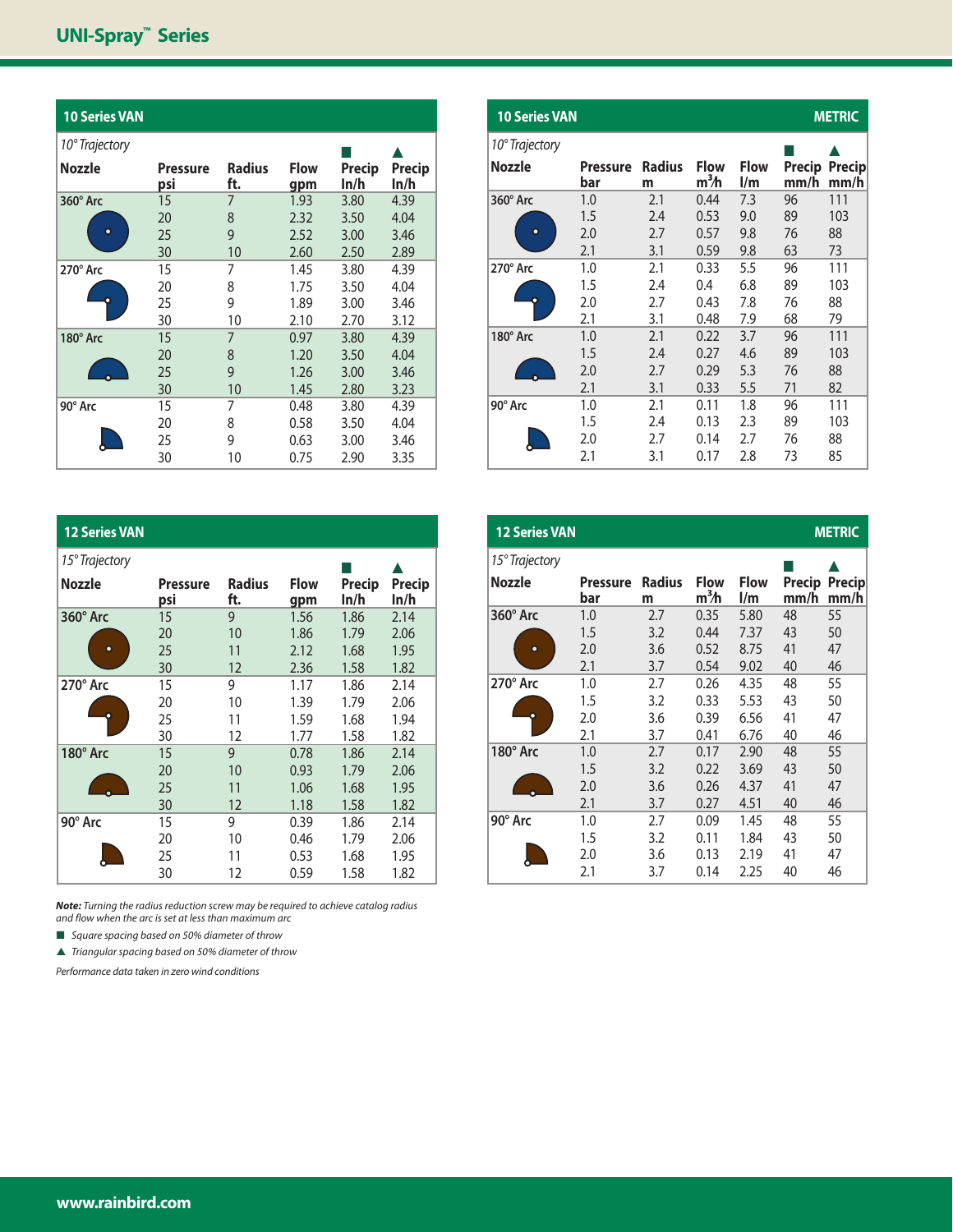| <b>15 Series VAN</b> |                        |                      |                    |                |                       |
|----------------------|------------------------|----------------------|--------------------|----------------|-----------------------|
| 23° Trajectory       |                        |                      |                    |                |                       |
| <b>Nozzle</b>        | <b>Pressure</b><br>psi | <b>Radius</b><br>ft. | <b>Flow</b><br>gpm | Precip<br>ln/h | <b>Precip</b><br>In/h |
| 360° Arc             | 15                     | 11                   | 2.60               | 2.07           | 2.39                  |
|                      | 20                     | 12                   | 3.00               | 2.01           | 2.32                  |
| ٠                    | 25                     | 14                   | 3.30               | 1.62           | 1.87                  |
|                      | 30                     | 15                   | 3.70               | 1.58           | 1.83                  |
| $270^\circ$ Arc      | 15                     | 11                   | 1.95               | 2.07           | 2.39                  |
|                      | 20                     | 12                   | 2.25               | 2.01           | 2.32                  |
|                      | 25                     | 14                   | 2.48               | 1.62           | 1.87                  |
|                      | 30                     | 15                   | 2.78               | 1.58           | 1.83                  |
| 180° Arc             | 15                     | 11                   | 1.30               | 2.07           | 2.39                  |
|                      | 20                     | 12                   | 1.50               | 2.01           | 2.32                  |
|                      | 25                     | 14                   | 1.65               | 1.62           | 1.87                  |
|                      | 30                     | 15                   | 1.85               | 1.58           | 1.83                  |
| 90° Arc              | 15                     | 11                   | 0.65               | 2.07           | 2.39                  |
|                      | 20                     | 12                   | 0.75               | 2.01           | 2.32                  |
|                      | 25                     | 14                   | 0.82               | 1.62           | 1.87                  |
|                      | 30                     | 15                   | 0.92               | 1.58           | 1.83                  |

| <b>15 Series VAN</b> |                        |                    |                                  |                                        |                       | <b>METRIC</b> |  |
|----------------------|------------------------|--------------------|----------------------------------|----------------------------------------|-----------------------|---------------|--|
| 23° Trajectory       |                        |                    |                                  |                                        |                       |               |  |
| <b>Nozzle</b>        | <b>Pressure</b><br>bar | <b>Radius</b><br>m | <b>Flow</b><br>m <sup>3</sup> /h | <b>Flow</b><br>$\mathsf{I}/\mathsf{m}$ | Precip Precip<br>mm/h | mm/h          |  |
| 360° Arc             | 1.0                    | 3.4                | 0.60                             | 9.8                                    | 52                    | 60            |  |
|                      | 1.5                    | 3.9                | 0.72                             | 11.8                                   | 47                    | 55            |  |
| 0                    | 2.0                    | 4.5                | 0.84                             | 13.7                                   | 41                    | 48            |  |
|                      | 2.1                    | 4.6                | 0.84                             | 14.0                                   | 40                    | 46            |  |
| $270^\circ$ Arc      | 1.0                    | 3.4                | 0.45                             | 7.4                                    | 52                    | 60            |  |
|                      | 1.5                    | 3.9                | 0.54                             | 8.8                                    | 47                    | 55            |  |
|                      | 2.0                    | 4.5                | 0.63                             | 10.3                                   | 41                    | 48            |  |
|                      | 2.1                    | 4.6                | 0.63                             | 10.5                                   | 40                    | 46            |  |
| $180^\circ$ Arc      | 1.0                    | 3.4                | 0.30                             | 4.9                                    | 52                    | 60            |  |
|                      | 1.5                    | 3.9                | 0.36                             | 5.9                                    | 47                    | 55            |  |
|                      | 2.0                    | 4.5                | 0.42                             | 6.9                                    | 41                    | 48            |  |
|                      | 2.1                    | 4.6                | 0.42                             | 7.0                                    | 40                    | 46            |  |
| 90° Arc              | 1.0                    | 3.4                | 0.15                             | 2.5                                    | 52                    | 60            |  |
|                      | 1.5                    | 3.9                | 0.18                             | 2.9                                    | 47                    | 55            |  |
|                      | 2.0                    | 4.5                | 0.21                             | 3.4                                    | 41                    | 48            |  |
|                      | 2.1                    | 4.6                | 0.21                             | 3.5                                    | 40                    | 46            |  |

| <b>18 Series VAN</b> |                        |                      |                    |                |                       |
|----------------------|------------------------|----------------------|--------------------|----------------|-----------------------|
| 26° Trajectory       |                        |                      |                    |                |                       |
| <b>Nozzle</b>        | <b>Pressure</b><br>psi | <b>Radius</b><br>ft. | <b>Flow</b><br>gpm | Precip<br>ln/h | <b>Precip</b><br>ln/h |
| 360° Arc             | 15                     | 14                   | 4.21               | 2.07           | 2.39                  |
|                      | 20                     | 15                   | 4.70               | 2.01           | 2.32                  |
|                      | 25                     | 17                   | 4.86               | 1.62           | 1.87                  |
|                      | 30                     | 18                   | 5.32               | 1.58           | 1.83                  |
| $270^\circ$ Arc      | 15                     | 14                   | 3.16               | 2.07           | 2.39                  |
|                      | 20                     | 15                   | 3.52               | 2.01           | 2.32                  |
|                      | 25                     | 17                   | 3.65               | 1.62           | 1.87                  |
|                      | 30                     | 18                   | 3.99               | 1.58           | 1.83                  |
| 180° Arc             | 15                     | 14                   | 2.11               | 2.07           | 2.39                  |
|                      | 20                     | 15                   | 2.35               | 2.01           | 2.32                  |
|                      | 25                     | 17                   | 2.43               | 1.62           | 1,87                  |
|                      | 30                     | 18                   | 2.66               | 1.58           | 1.83                  |
| 90° Arc              | 15                     | 14                   | 1.05               | 2.07           | 2.39                  |
|                      | 20                     | 15                   | 1.17               | 2.01           | 2.32                  |
|                      | 25                     | 17                   | 1.22               | 1.62           | 1.87                  |
|                      | 30                     | 18                   | 1.33               | 1.58           | 1.83                  |

*Note: Turning the radius reduction screw may be required to achieve catalog radius and flow when the arc is set at less than maximum arc*

■ *Square spacing based on 50% diameter of throw* 

 $\triangle$  *Triangular spacing based on 50% diameter of throw* 

*Performance data taken in zero wind conditions*

| <b>18 Series VAN</b> |                        |                    |                                  |                                        |      | <b>METRIC</b>                |
|----------------------|------------------------|--------------------|----------------------------------|----------------------------------------|------|------------------------------|
| 26° Trajectory       |                        |                    |                                  |                                        |      |                              |
| <b>Nozzle</b>        | <b>Pressure</b><br>bar | <b>Radius</b><br>m | <b>Flow</b><br>m <sup>3</sup> /h | <b>Flow</b><br>$\mathsf{I}/\mathsf{m}$ | mm/h | <b>Precip Precip</b><br>mm/h |
| $360^\circ$ Arc      | 1.0                    | 4.3                | 0.96                             | 15.9                                   | 52   | 60                           |
|                      | 1.5                    | 4.8                | 1.07                             | 18.0                                   | 47   | 55                           |
| Ο                    | 2.0                    | 5.4                | 1.20                             | 19.8                                   | 41   | 48                           |
|                      | 2.1                    | 5.5                | 1.21                             | 20.1                                   | 40   | 46                           |
| 270° Arc             | 1.0                    | 4.3                | 0.72                             | 12.0                                   | 52   | 60                           |
|                      | 1.5                    | 4.8                | 0.80                             | 13.5                                   | 47   | 55                           |
|                      | 2.0                    | 5.4                | 0.90                             | 14.8                                   | 41   | 48                           |
|                      | 2.1                    | 5.5                | 0.91                             | 15.1                                   | 40   | 46                           |
| 180° Arc             | 1.0                    | 4.3                | 0.48                             | 8.0                                    | 52   | 60                           |
|                      | 1.5                    | 4.8                | 0.54                             | 9.0                                    | 47   | 55                           |
|                      | 2.0                    | 5.4                | 0.60                             | 9.9                                    | 41   | 48                           |
|                      | 2.1                    | 5.5                | 0.61                             | 10.1                                   | 40   | 46                           |
| 90° Arc              | 1.0                    | 4.3                | 0.24                             | 4.0                                    | 52   | 60                           |
|                      | 1.5                    | 4.8                | 0.27                             | 4.5                                    | 47   | 55                           |
|                      | 2.0                    | 5.4                | 0.30                             | 5.0                                    | 41   | 48                           |
|                      | 2.1                    | 5.5                | 0.30                             | 5.0                                    | 40   | 46                           |